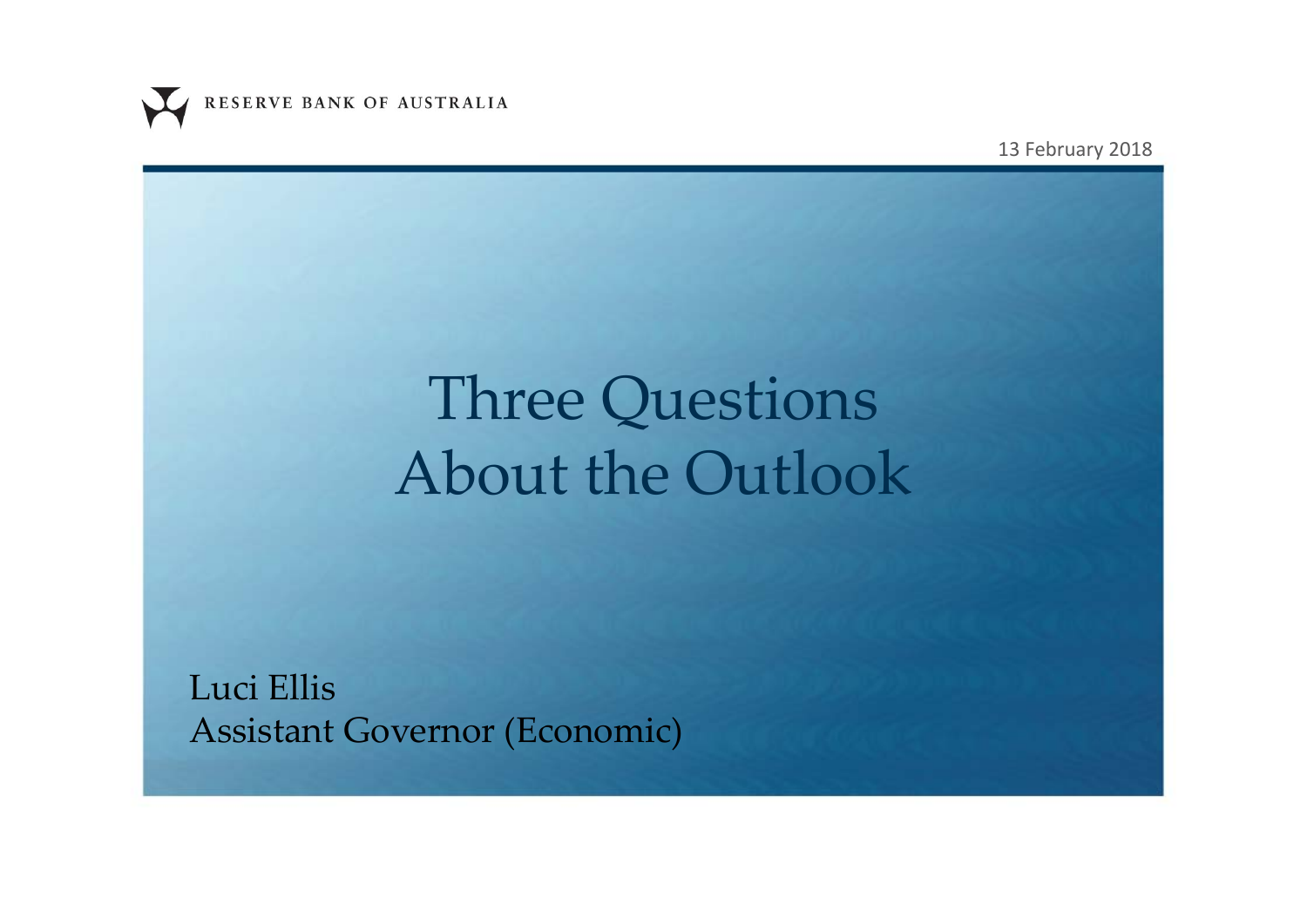### **Major Advanced Economies – Unemployment Rates\***



Sources: CBO; OECD; RBA; Thomson Reuters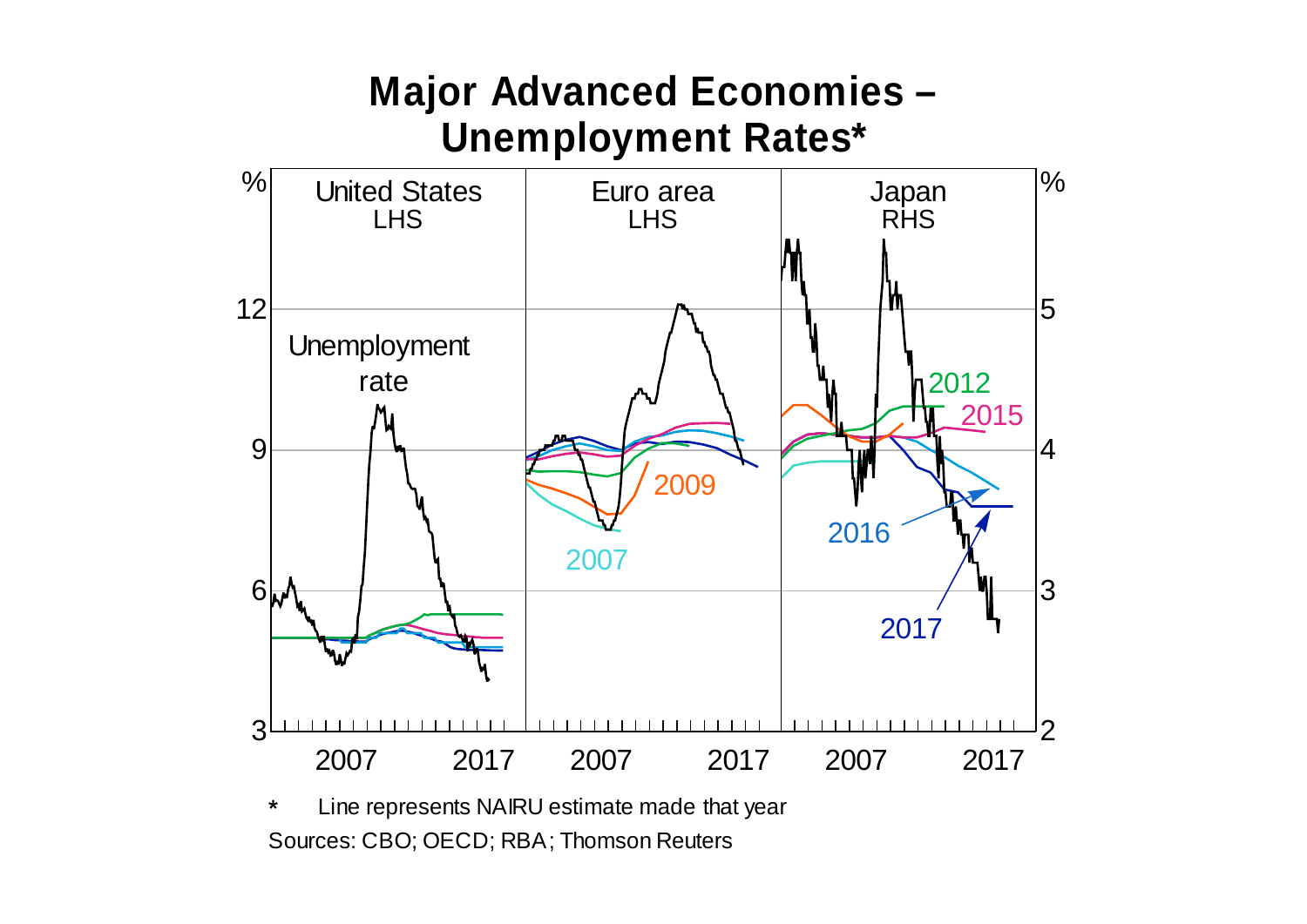## **Labour Market**



Sources: ABS; RBA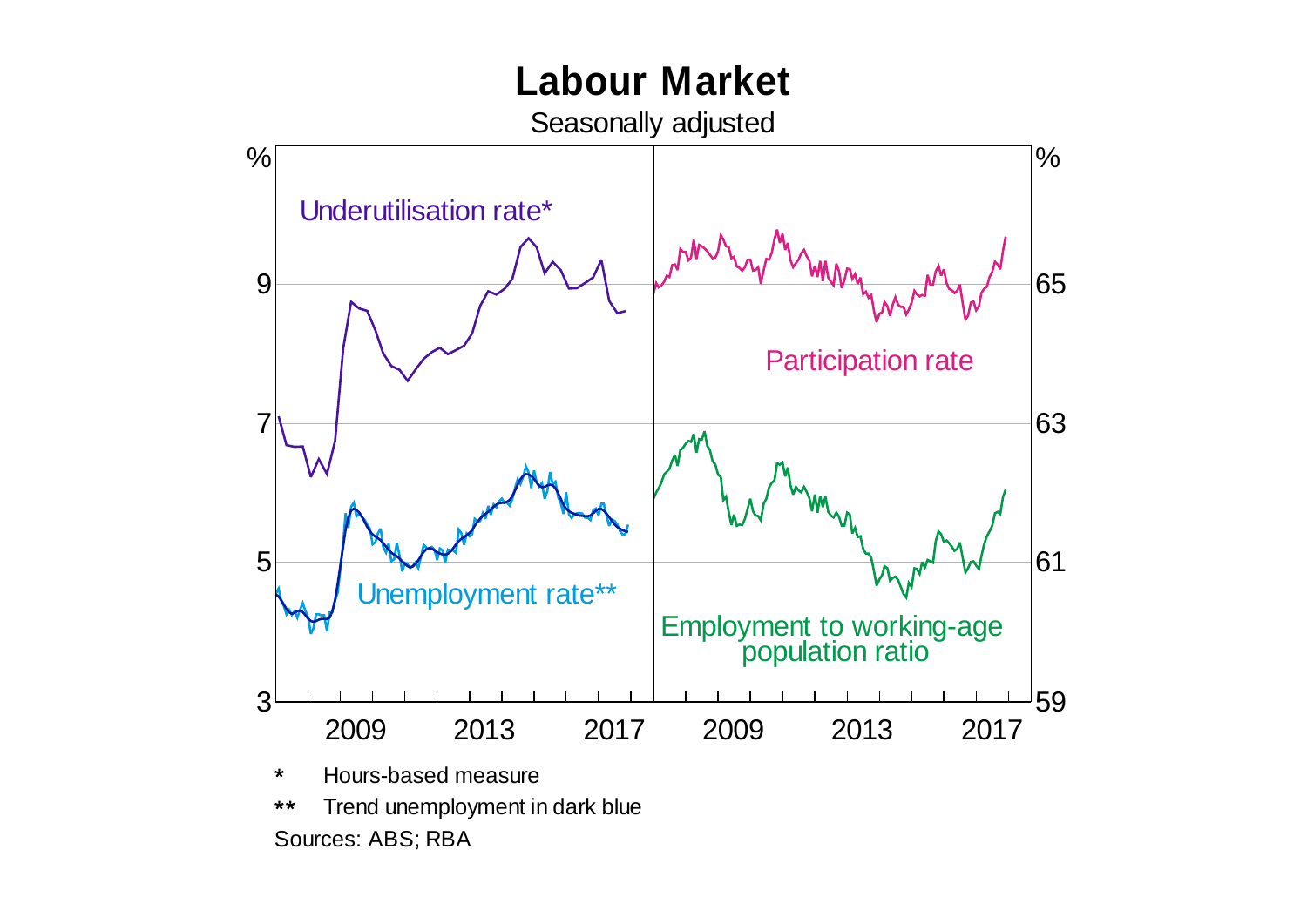#### **Consumer Durables and Food Inflation\***

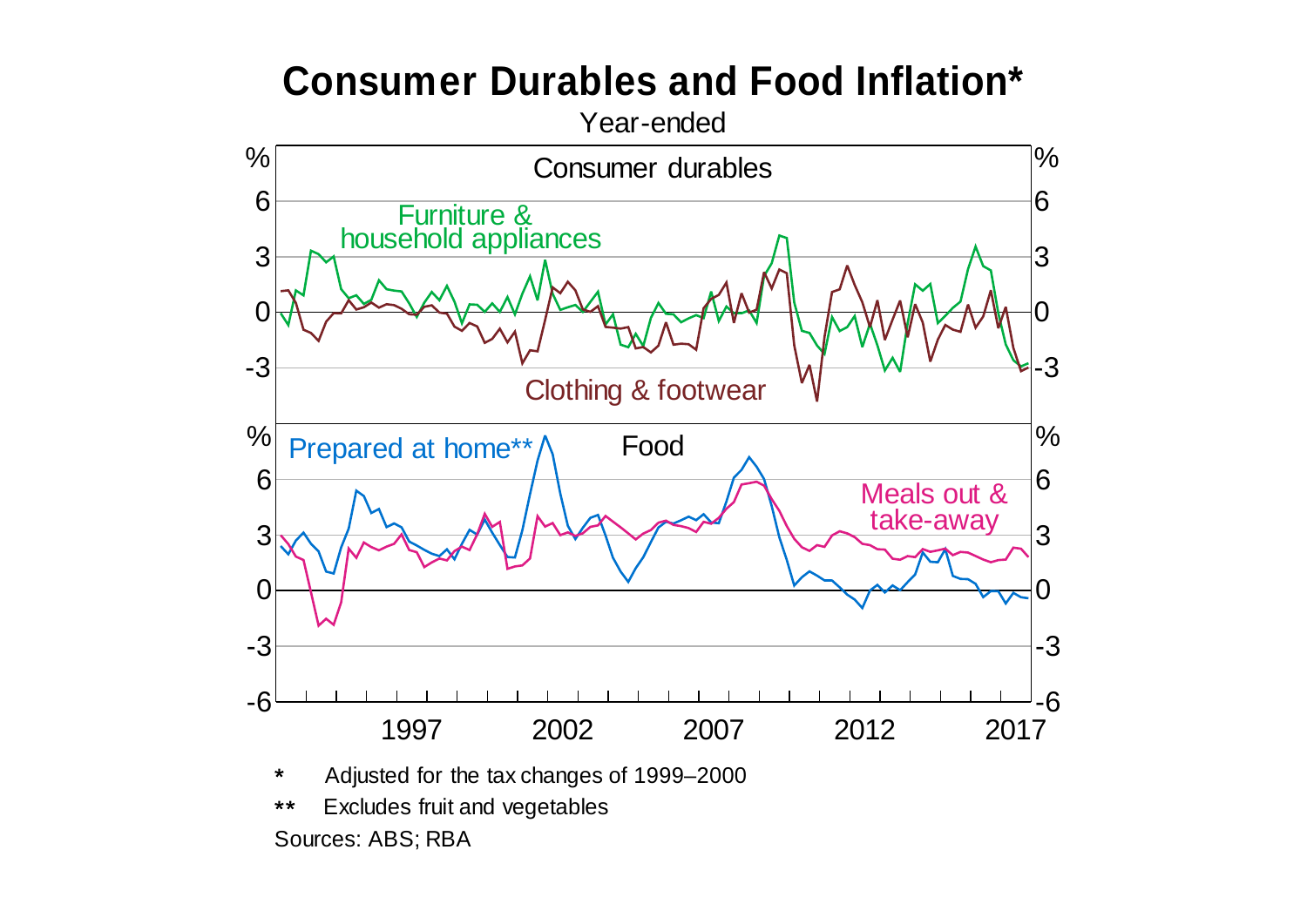![](_page_4_Figure_0.jpeg)

Sources: ABS; RBA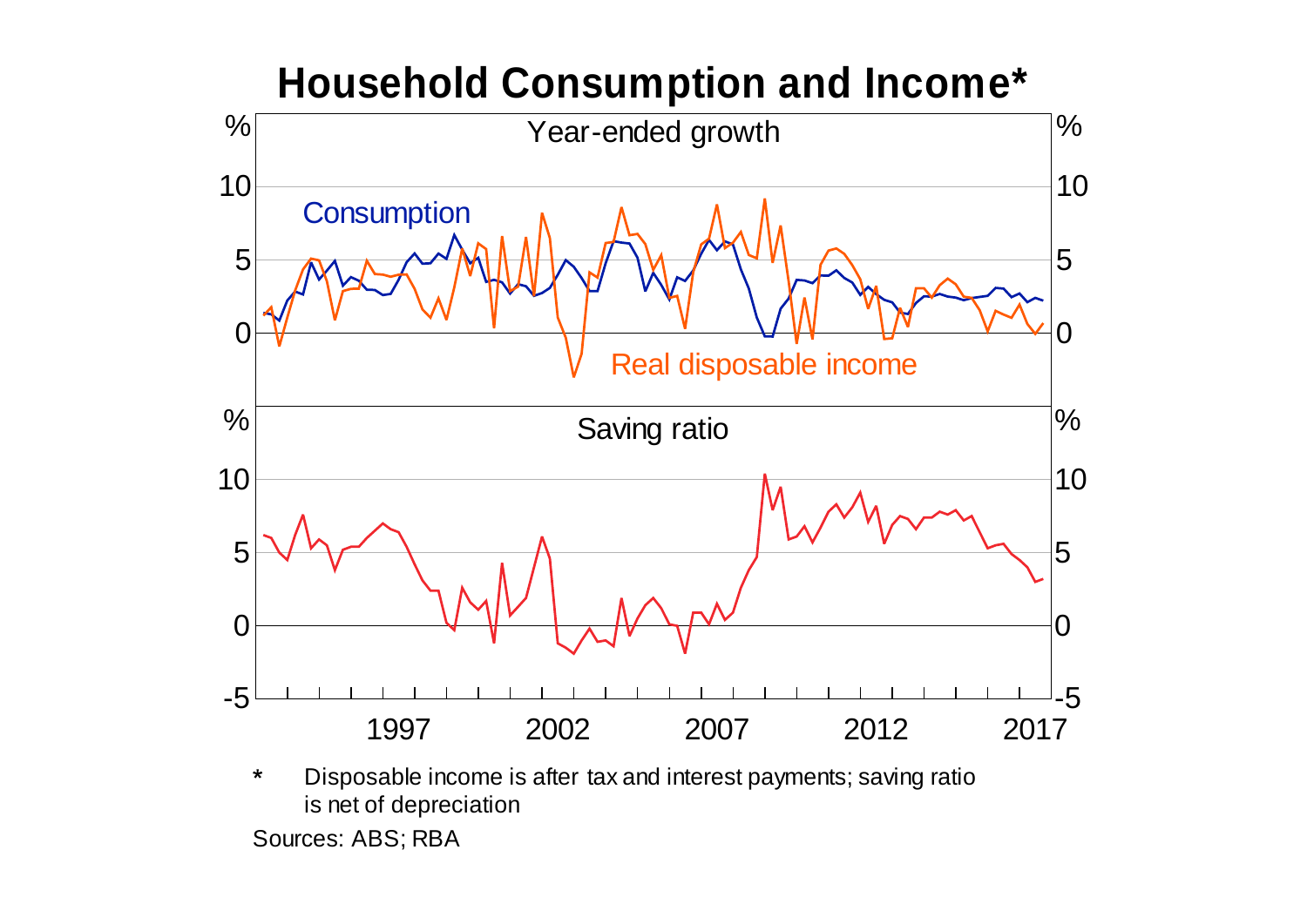# **WPI and AENA by Sector**

Year-ended growth

![](_page_5_Figure_2.jpeg)